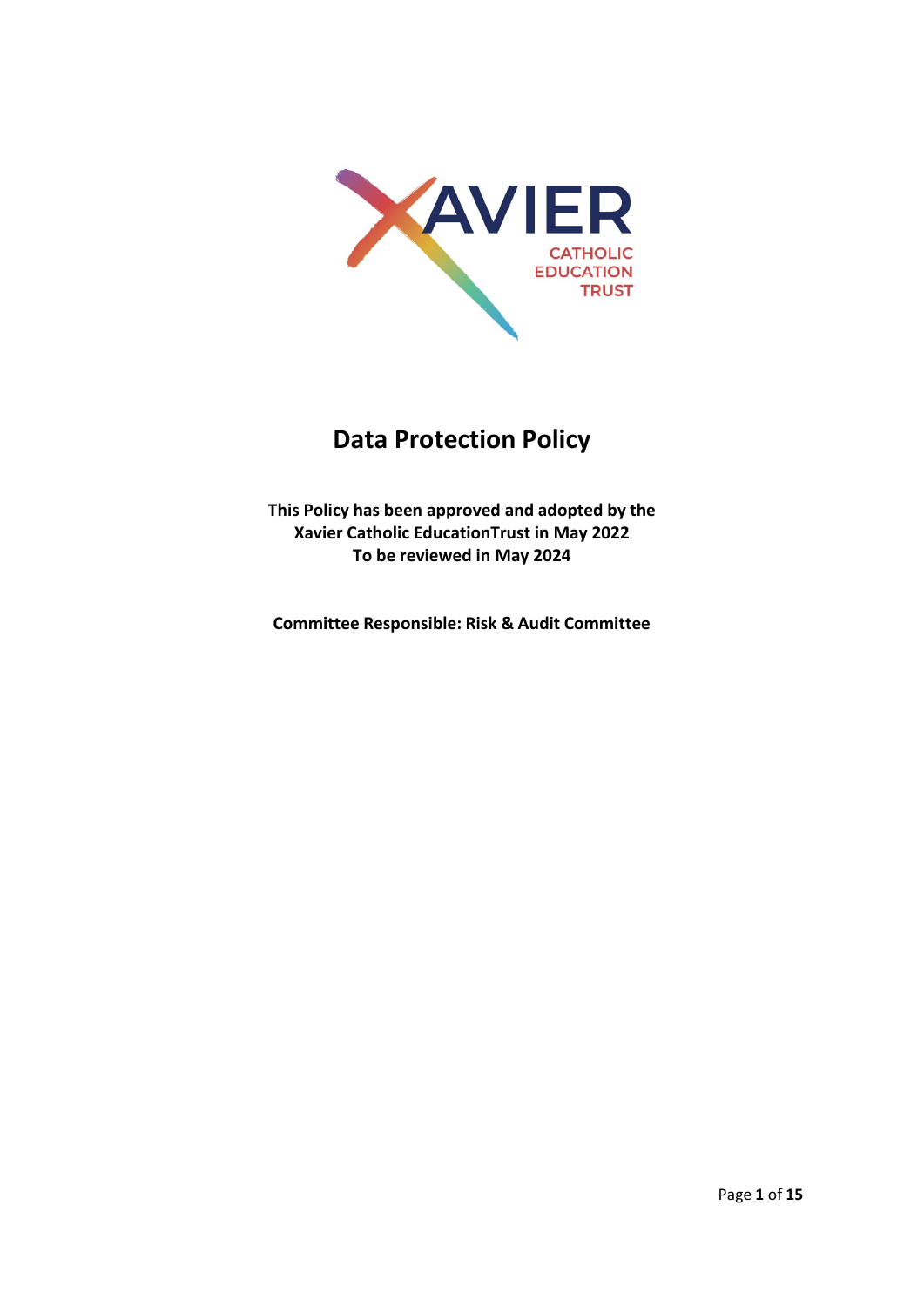#### **Contents**

| $2_{-}$     |                                                             |  |
|-------------|-------------------------------------------------------------|--|
| 3.          |                                                             |  |
| 4.          |                                                             |  |
| 5.          |                                                             |  |
|             |                                                             |  |
|             |                                                             |  |
|             |                                                             |  |
|             |                                                             |  |
| 6.          |                                                             |  |
| $7^{\circ}$ |                                                             |  |
|             |                                                             |  |
|             |                                                             |  |
|             |                                                             |  |
|             | 9. SUBJECT ACCESS REQUESTS AND OTHER RIGHTS OF INDIVIDUALS7 |  |
|             |                                                             |  |
|             |                                                             |  |
|             |                                                             |  |
|             |                                                             |  |
|             |                                                             |  |
|             |                                                             |  |
|             |                                                             |  |
|             |                                                             |  |
|             |                                                             |  |
|             |                                                             |  |
|             |                                                             |  |
|             |                                                             |  |
|             |                                                             |  |
|             |                                                             |  |
|             |                                                             |  |

Any reference within this policy to Xavier Catholic Education Trust, XCET or the Trust also incorporates its constituent schools.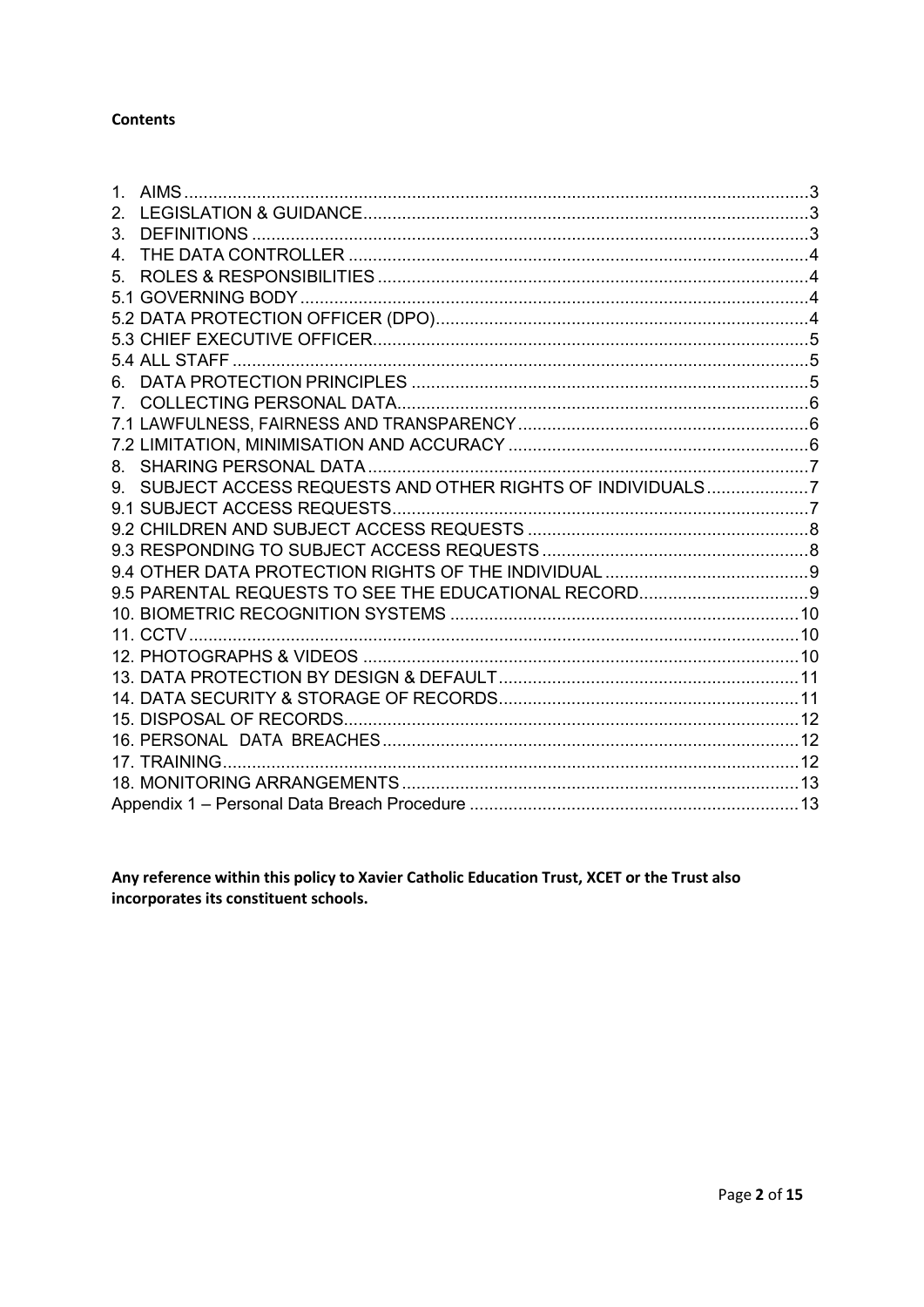## <span id="page-2-0"></span>**1. AIMS**

The Xavier Catholic Education Trust aims to ensure that all personal data collected about staff, pupils, parents, governors, volunteers, visitors and other individuals is collected, stored and processed in accordance with the General Data Protection Regulation (GDPR) and the provisions of the Data Protection Act 2018 (DPA 2018).

This policy applies to all personal data, regardless of whether it is in paper or electronic format.

#### <span id="page-2-1"></span>**2. LEGISLATION & GUIDANCE**

This policy meets the requirements of the GDPR and the provisions of the DPA 2018. It is based on guidance published by the Information Commissioner's Office (ICO) on the GDPR, the ICO's code of practice for Subject Access Requests and guidance material published by The Department for Education (DfE).

This policy also reflects the ICO's code of practice for the use of CCTV, surveillance cameras and personal information.

In addition, this policy complies with regulation 5 of the Education (Pupil Information) (England) Regulations 2005, which gives parents the right of access to their child's educational record and regulation 5 of The Education (Information About Individual Pupils) (England) Regulations 2013.

#### <span id="page-2-2"></span>**3. DEFINITIONS**

**Term:** Personal Data.

**Definition:** Any information relating to an identified, or identifiable, individual. This may include the individual's name (including initials); Identification number; Location data and online identifier such as a username. It may also include factors specific to the individual's physical; physiological; genetic; mental; economic; cultural or social identity.

**Term:** Special categories of personal data.

**Definition:** Personal data which is more sensitive and so needs more protection, including information about an individual's racial or ethnic origin; political opinions; religious or philosophical beliefs; trade union membership; genetics; biometrics (such as fingerprints,retina and iris patterns) where used for identification purposes; health – physical or mental; sex life or sexual orientation.

**Term:** Processing.

**Definition:** Anything done to personal data, such as collecting, recording, organising, structuring, storing, adapting, altering, retrieving, using, disseminating, erasing or destroying. Processing can be automated or manual.

**Term:** Data subject.

**Definition:** The identified or identifiable individual whose personal data is held or processed.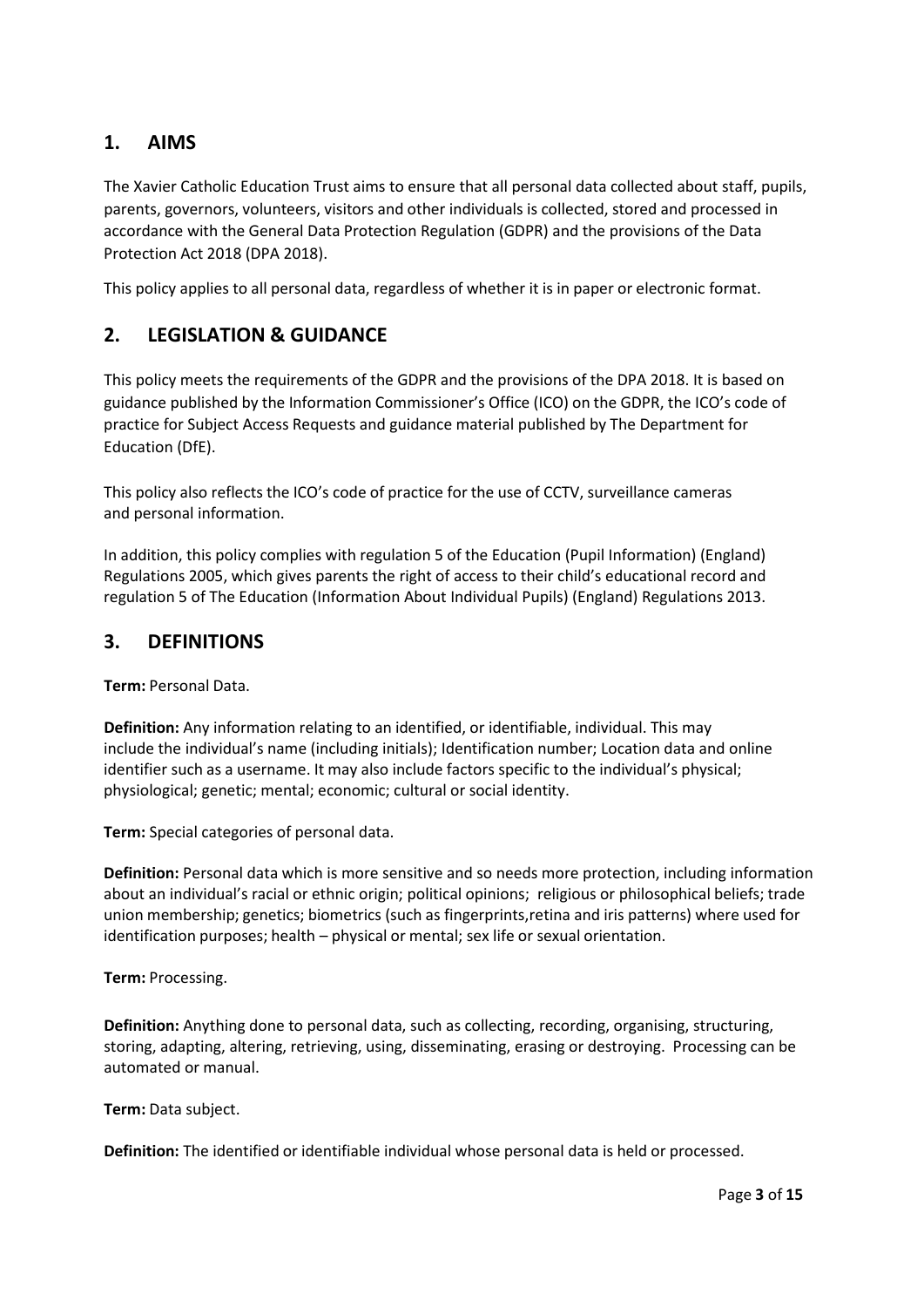**Term:** Data controller.

**Definition:** A person or organisation (school) that determines the purposes and the means of processing of personal data.

**Term:** Data processor.

**Definition:** A person or other body, other than an employee of the data controller, who processes personal data on behalf of the data controller.

**Term:** Personal data breach.

**Definition:** A breach of security leading to the accidental or unlawful destruction, loss, alteration, unauthorised disclosure of or access to personal data.

#### <span id="page-3-0"></span>**4. THE DATA CONTROLLER**

The Trust processes personal data relating to parents, pupils, staff, governors, volunteers, visitors and others and is therefore a data controller. The Trust is registered as a data controller with the ICO and will renew this registration annually or as otherwise legally required.

#### <span id="page-3-1"></span>**5. ROLES & RESPONSIBILITIES**

This policy applies to **all staff employed** by the Trust and to external organisations or individuals working on our behalf. Staff who do not comply with this policy may face disciplinary action.

#### <span id="page-3-2"></span>**5.1 GOVERNING BODY**

The Xavier Catholic Education Trust Board has overall responsibility for ensuring that our schools comply with all relevant data protection obligations.

#### <span id="page-3-3"></span>**5.2 DATA PROTECTION OFFICER (DPO)**

The data protection officer (DPO) is responsible for overseeing the implementation of this policy, monitoring our compliance with data protection law, and developing related policies and guidelines where applicable.

The DPO will provide an annual report of his/her activities directly to the Trust Board and where relevant, report to the board his/her advice and recommendations on Trust data protection issues.

The DPO is also the first point of contact for individuals whose data the Trust processes, and for the ICO and, where applicable, Subject Access Requests.

Our DPO's contact details are below: Contact Name: Ceri Murray Contact Address: Xavier Catholic Education Trust, c/o Salesian School, Guildford Road, Chertsey, Surrey KT16 9LU Contact Email: [c.murray@xaviercet.org.uk](mailto:c.murray@xaviercet.org.uk) Contact Telephone: 01932 582520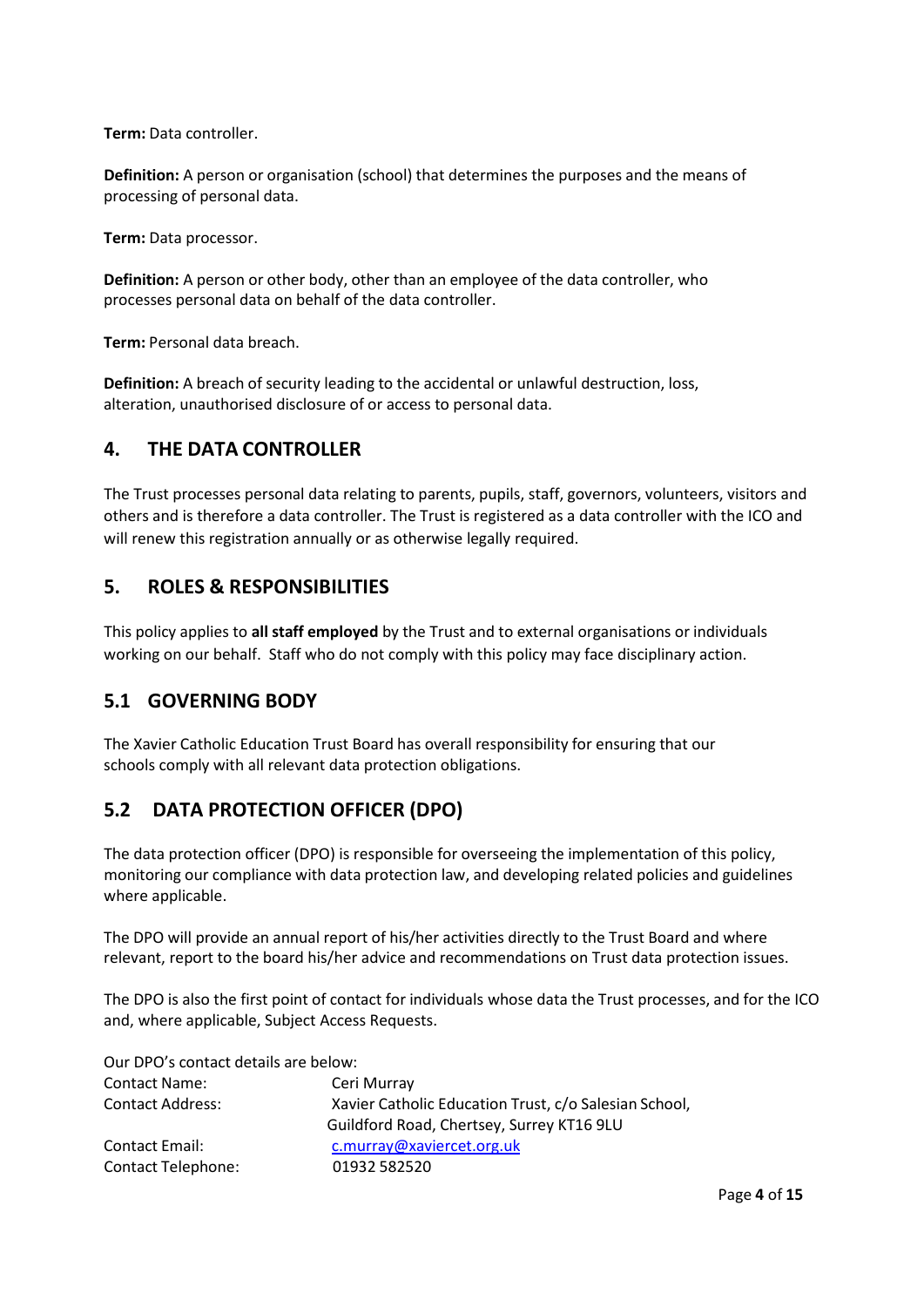## <span id="page-4-0"></span>**5.3 CHIEF EXECUTIVE OFFICER**

The Chief Executive Officer acts as the representative of the data controller on a day-to-day basis.

#### <span id="page-4-1"></span>**5.4 ALL STAFF**

Staff are responsible for:

- Collecting, storing and processing any personal data in accordance with this policy.
- Informing the Trust of any changes to his/her personal data, such as a change of address.
- Contacting the DPO in the following circumstances:
	- a) With any questions about the operation of this policy, data protection law, retaining personal data or keeping personal data secure.
	- b) If he/she have any concerns that this policy is not being followed.
	- c) If he/she are unsure whether or not he/she have a lawful basis to use personal data in a particular way.
	- d) Whenever he/she are engaging in a new activity or project that may affect the privacy rights of the individual including new or additional uses of technology such as remote learning or video-conferencing.
	- e) If there has been a data breach.
	- f) If he/she need support / guidance with any contracts or sharing personal data with third parties or transferring personal data outside the European Economic Area.
	- g) If he/she need to rely on or capture consent, draft Privacy Notices or deal with data protection rights invoked by an individual.

#### <span id="page-4-2"></span>**6. DATA PROTECTION PRINCIPLES**

The GDPR is based on data protection principles that our school must comply with. The principles say that personal data must be:

- Processed lawfully, fairly and in a transparent manner.
- Collected for specified, explicit and legitimate purposes.
- Adequate, relevant and limited to what is necessary to fulfil the purposes for which it is processed.
- Accurate and where necessary, kept up to date.
- Kept for no longer than is necessary for the purposes for which it is processed.
- Processed in a way that ensures it is appropriately secure.

This policy sets out how the Trust aims to comply with these principles.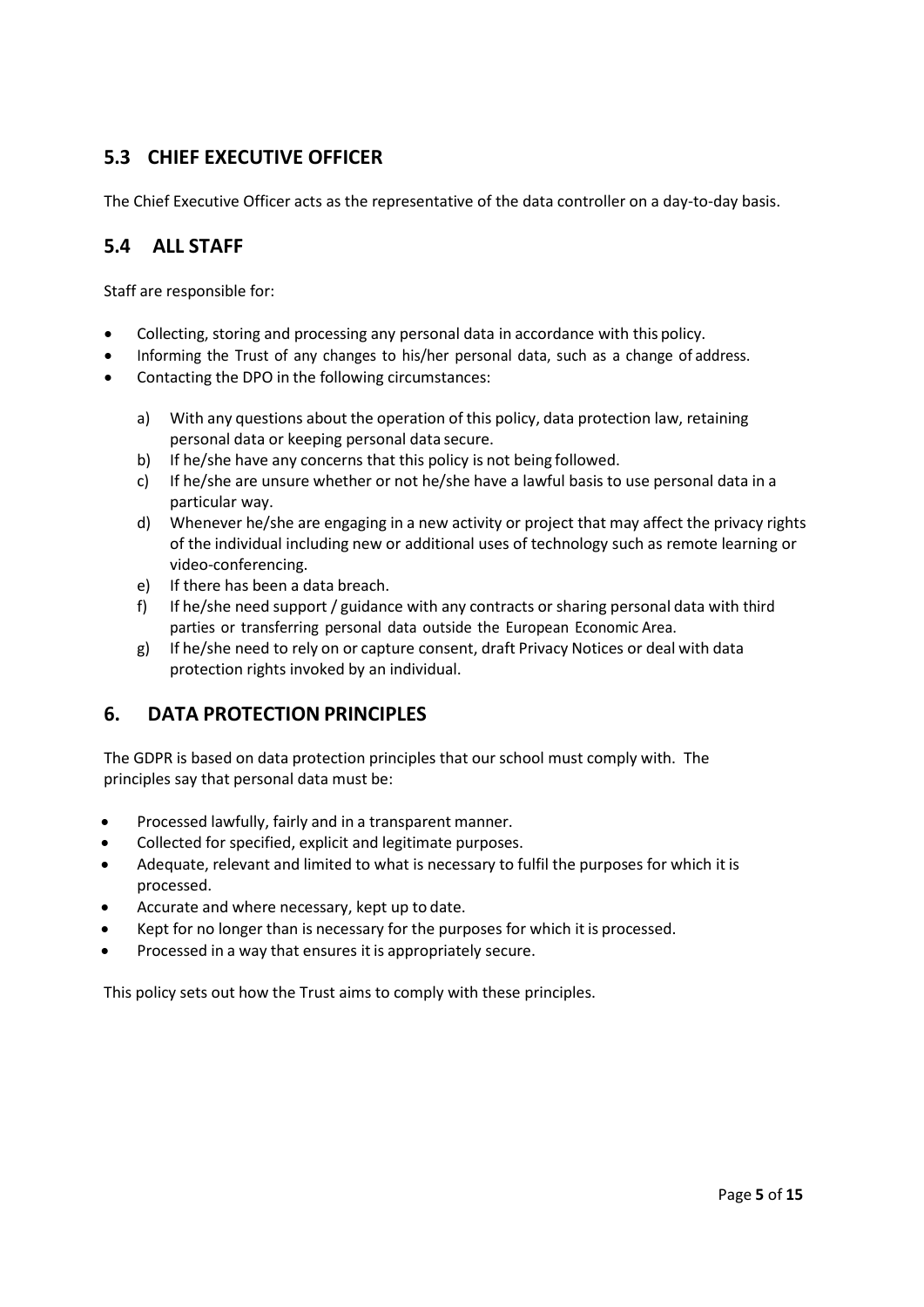# <span id="page-5-0"></span>**7. COLLECTING PERSONAL DATA**

#### <span id="page-5-1"></span>**7.1 LAWFULNESS, FAIRNESS AND TRANSPARENCY**

The Trust will only process personal data where we have one of 6 'lawful bases' (legal reasons) to do so under data protection law:

- The data needs to be processed so that the school can fulfil a contract with the individual or the individual has asked the school to take specific steps before entering into a contract.
- The data needs to be processed so that the school can comply with a legal obligation.
- The data needs to be processed to ensure the vital interests of the individual e.g.to protect someone's life.
- The data needs to be processed so that the Trust, as a public authority, can perform a task in the public interest and carry out its official functions.
- The data needs to be processed for the legitimate interests of the Trust or a third party (provided the individual's rights and freedoms are not overridden).
- The individual (or his/her parent/carer when appropriate in the case of a pupil) has freely given clear consent.

For special categories of personal data, the Trust will also meet one of the special category conditions for processing which are set out in the GDPR and Data Protection Act 2018 under Article 9.

If the Trust offers online services to pupils, such as classroom apps, and intends to rely on consent as a basis for processing, the Trust will get parental consent (except for online counselling and preventive services).

Whenever the Trust first collects personal data directly from individuals, the Trust will provide them with the relevant information required by data protection law.

#### <span id="page-5-2"></span>**7.2 LIMITATION, MINIMISATION AND ACCURACY**

The Trust will only collect personal data for specified, explicit and legitimate reasons. TheTrust will explain these reasons to the individuals when it first collects his/her data.

If the Trust wants to use personal data for reasons other than those given when it first obtained it, the Trust will inform the individuals concerned before it does so and seek consent where necessary.

Staff must only process personal data where it is necessary in order to do his/her jobs.

When staff no longer need the personal data they hold, they must ensure it is deleted or anonymised. This will be done in accordance with the Information and Records Management Society's toolkit for academies (2019).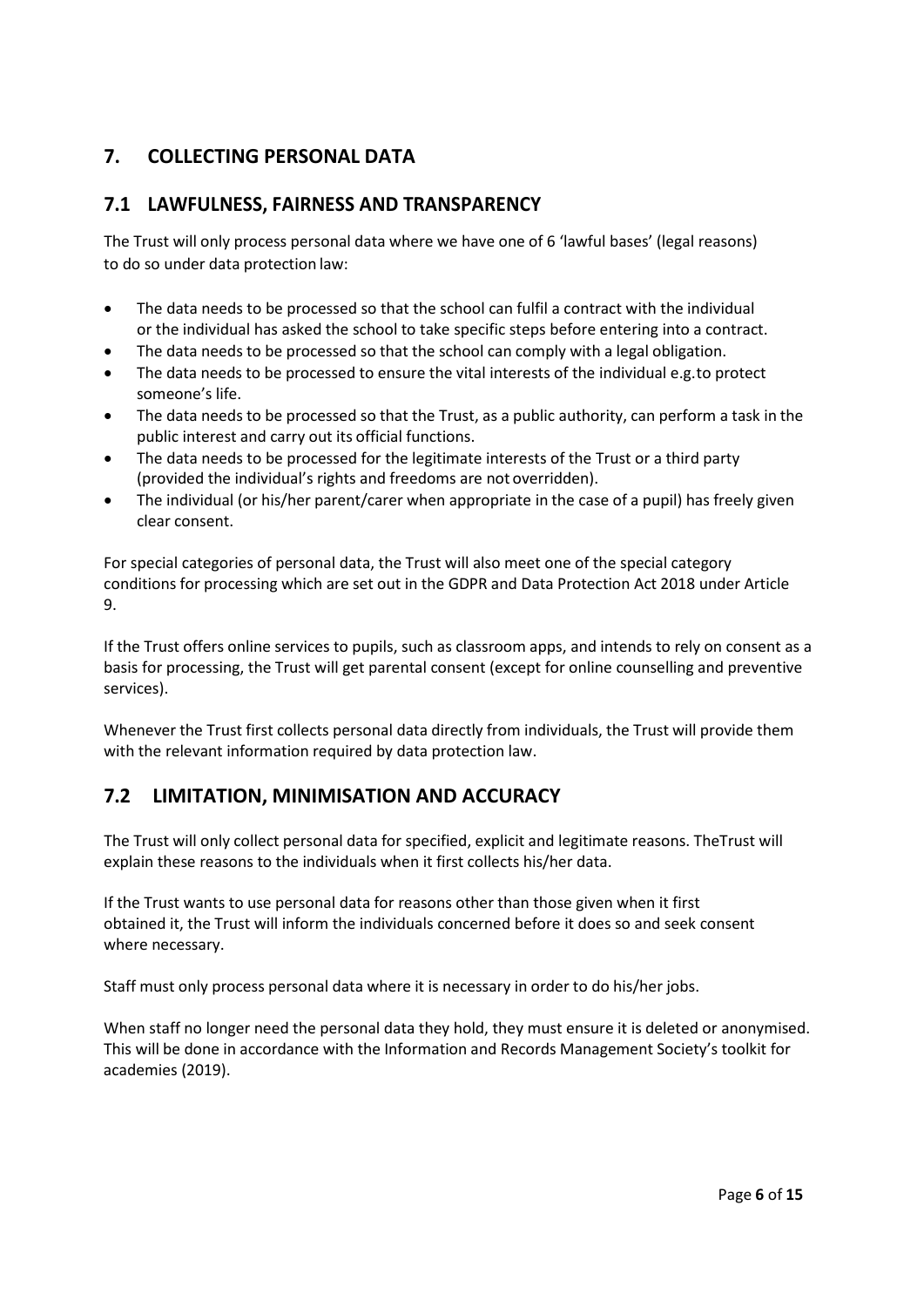## <span id="page-6-0"></span>**8. SHARING PERSONAL DATA**

The Trust will not normally share personal data with anyone else, but may do so where:

- There is an issue with a pupil or parent/carer that puts the safety of our staff at risk.
- The Trust needs to liaise with other agencies we will seek consent as necessary before doing this.
- Our suppliers or contractors need data to enable us to provide services to our staff and pupils – for example, IT companies. When doing this, the Trust will:
	- a) Only appoint suppliers or contractors which can provide sufficient guarantees that they comply with data protection law.
	- b) Establish a data sharing agreement with the supplier or contractor, either in the contract or as a standalone agreement, to ensure the fair and lawful processing of any personal data the Trust shares.
	- c) Only share data that the supplier or contractor needs to carry out their service and information necessary to keep them safe while working with us.

The Trust will also share personal data with law enforcement and government bodies where legally required to do so, including for:

- The prevention or detection of crime and/or fraud.
- The apprehension or prosecution of offenders.
- The assessment or collection of tax owed to HMRC.
- In connection with legal proceedings.
- Where the disclosure is required to satisfy our safeguarding obligations.
- Research and statistical purposes, as long as personal data issufficiently anonymised or consent has been provided.

The Trust may also share personal data with emergency services and local authorities to help them to respond to an emergency situation that affects any of the Trust's pupils or staff.

Where the Trust transfers personal data to a country or territory outside the European Economic Area, it will do so in accordance with data protection law.

## <span id="page-6-1"></span>**9. SUBJECT ACCESS REQUESTS AND OTHER RIGHTS OF INDIVIDUALS**

#### <span id="page-6-2"></span>**9.1 SUBJECT ACCESS REQUESTS**

Individuals have a right to make a 'Subject Access Request' to gain access to personal information that the Trust holds about them. This includes:

- Confirmation that his/her personal data is being processed.
- Access to a copy of the data.
- The purposes of the data processing.
- The categories of personal data concerned.
- Who the data has been, or will be, shared with.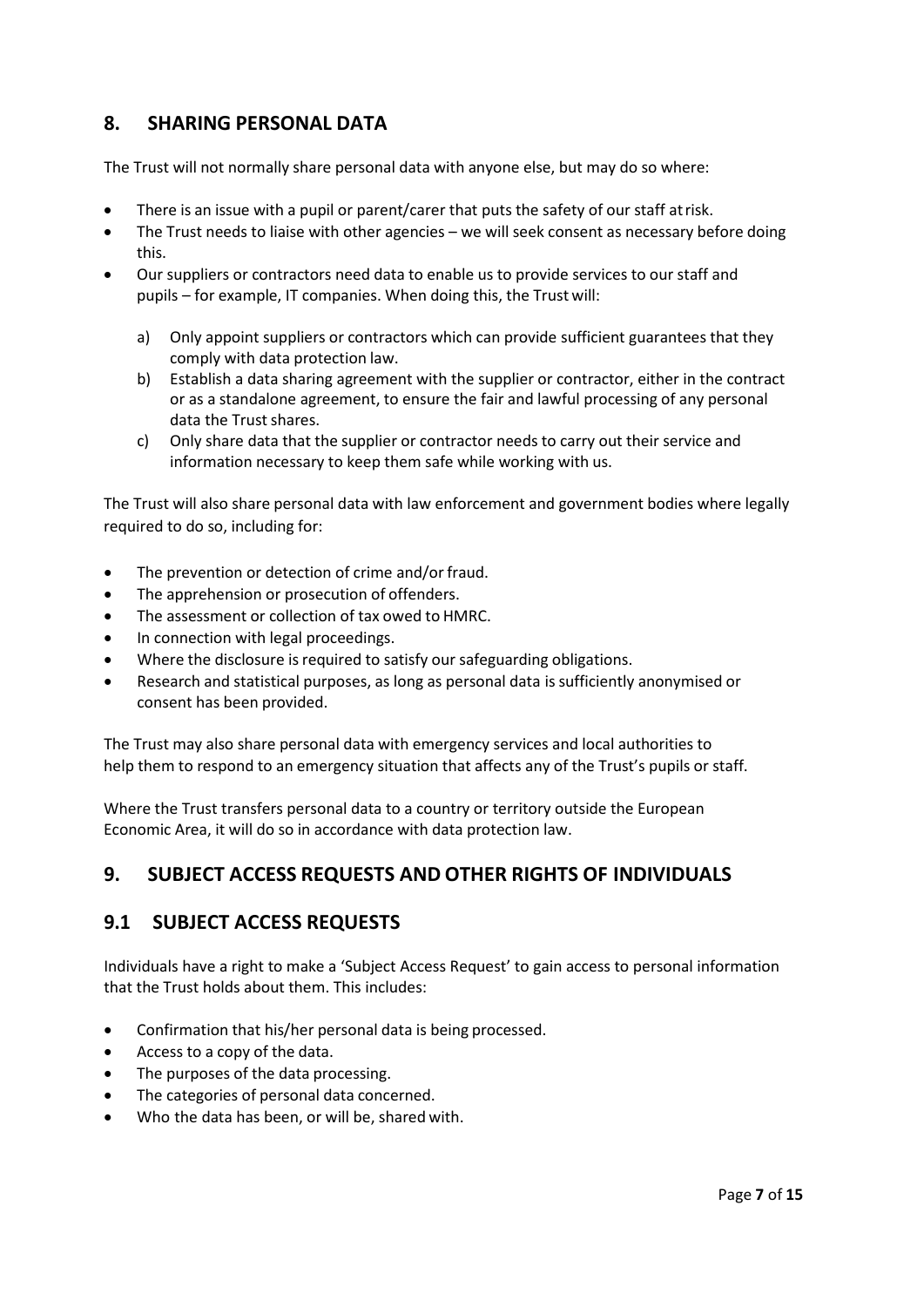- How long the data will be stored for, or if this isn't possible, the criteria used to determine this period.
- The source of the data, if not the individual.
- Whether any automated decision-making is being applied to his/her data, and what the significance and consequences of this might be for the individual.

Subject Access Requests must be submitted verbally or in writing, either by letter, email or fax to the DPO. They should include:

- Name of individual.
- Correspondence address.
- Contact number and email address.
- Details of the information requested and clearly dated.

If staff receive a Subject Access Request they must immediately forward it to the DPO.

## <span id="page-7-0"></span>**9.2 CHILDREN AND SUBJECT ACCESS REQUESTS**

Personal data about a child belongs to that child, and not the child's parents or carers. For a parent or carer to make a Subject Access Request with respect to his/her child, the child must either be unable to understand their rights and the implications of a Subject Access Request or have given their consent.

Children below the age of 13 are generally not regarded to be mature enough to understand their rights and the implications of a Subject Access Request. Therefore, most Subject Access Requests from parents or carers of pupils at the Trust under the age of 13 may be granted without the express permission of the pupil. The presumption of sufficient age is not law in England and a pupil's ability to understand their rights will always be judged on a case-by-case basis.

Children aged 12 and above are generally regarded to be mature enough to understand their rights and the implications of a Subject Access Request. Therefore, most Subject Access Requests from parents or carers of pupils at the Trust school over the age of 13 may not be granted without **the express permission of the pupil.** The presumption of sufficient age is not law in England and a pupil's ability to understand his/her rights will always be judged on a case-by-case basis.

## <span id="page-7-1"></span>**9.3 RESPONDING TO SUBJECT ACCESS REQUESTS**

When responding to requests, the Trust:

- May ask the individual to provide 2 forms of identification.
- May contact the individual via phone to confirm the request was made.
- Will respond without delay and within 1 month of receipt of the request.
- Will provide the information free of charge.
- May tell the individual it will comply within 3 months of receipt of the request, where a request is complex or numerous. The Trust will inform the individual of this within 1 month and explain why the extension is necessary.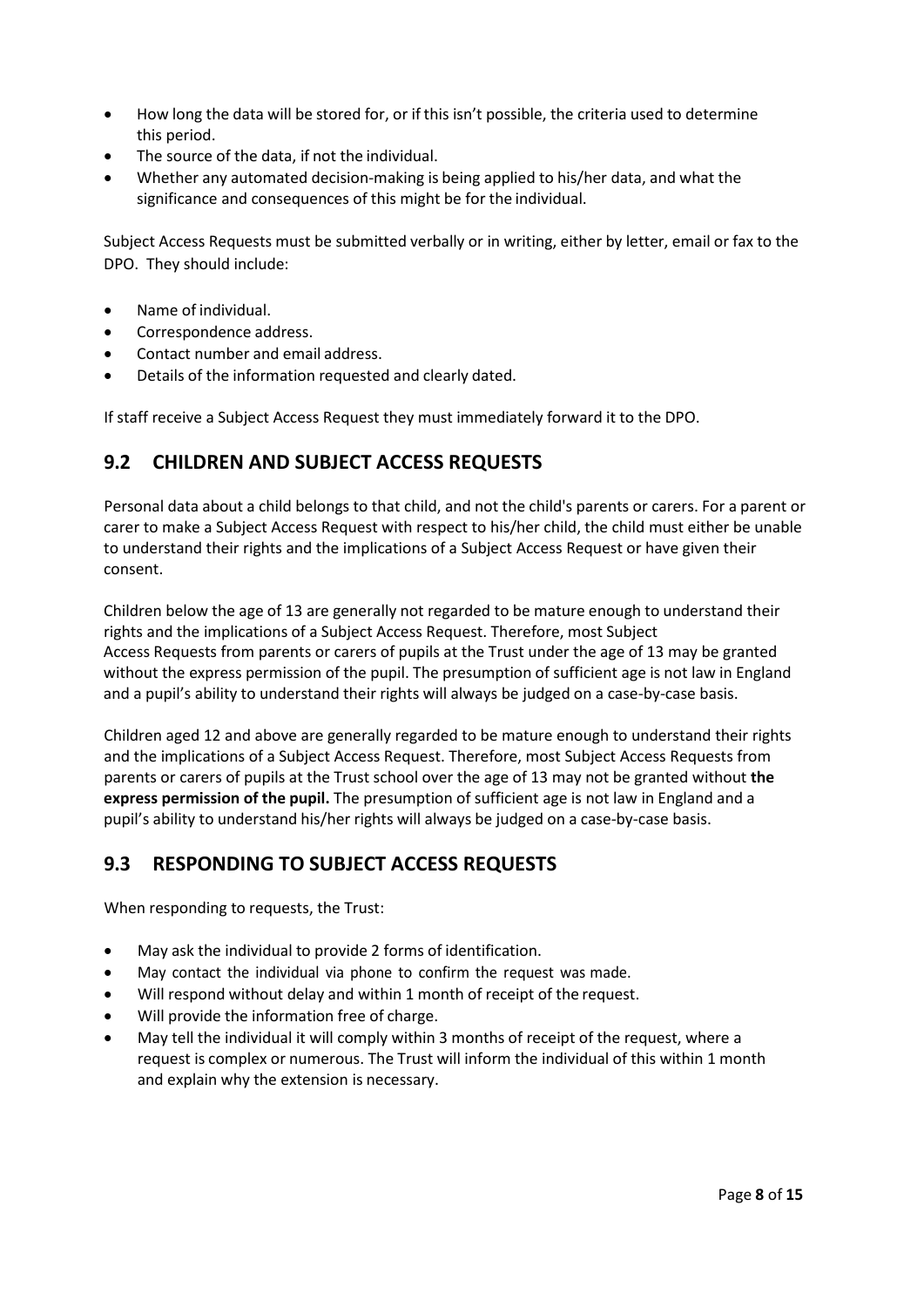The Trust will not disclose information if it:

- Might cause serious harm to the physical or mental health of the pupil or another individual.
- Would reveal that the child is at risk of abuse, where the disclosure of that information would not be in the child's best interests.
- Is contained in adoption or parental order records.
- Is given to a court in proceedings concerning the child.

If the request is unfounded or excessive, the Trust may refuse to act on it, or charge a reasonable fee which takes into account administrative costs.

A request will be deemed to be unfounded or excessive if it is repetitive or asks for further copies of the same information.

When the Trust refuses a request, it will tell the individual why, and tell them they have the right to complain to the ICO.

## <span id="page-8-0"></span>**9.4 OTHER DATA PROTECTION RIGHTS OF THE INDIVIDUAL**

In addition to the right to make a Subject Access Request (see above), and to receive information when the Trust is collecting their data about how we use and process it (see section 7), individuals also have the right to:

- Withdraw their consent to processing at any time.
- Ask us to rectify, erase or restrict processing of their personal data, or object to the processing of it (in certain circumstances).
- Prevent use of their personal data for direct marketing.
- Challenge processing which has been justified on the basis of public interest.
- Request a copy of agreements under which their personal data is transferred outside of the European Economic Area.
- Object to decisions based solely on automated decision making or profiling (decisions taken with no human involvement that might negatively affect them).
- Prevent processing that is likely to cause damage or distress.
- Be notified of a data breach in certain circumstances.
- Make a complaint to the ICO.
- Ask for their personal data to be transferred to a third party in a structured, commonly used and machine-readable format (in certain circumstances).

Individuals should submit any request to exercise these rights to the DPO. If staff receive such a request, they must immediately forward it to the DPO.

#### <span id="page-8-1"></span>**9.5 PARENTAL REQUESTS TO SEE THE EDUCATIONAL RECORD**

Parents may make a request to see their child's educational record. This request must be made in writing to the Headteacher via the relevant Trust school's office.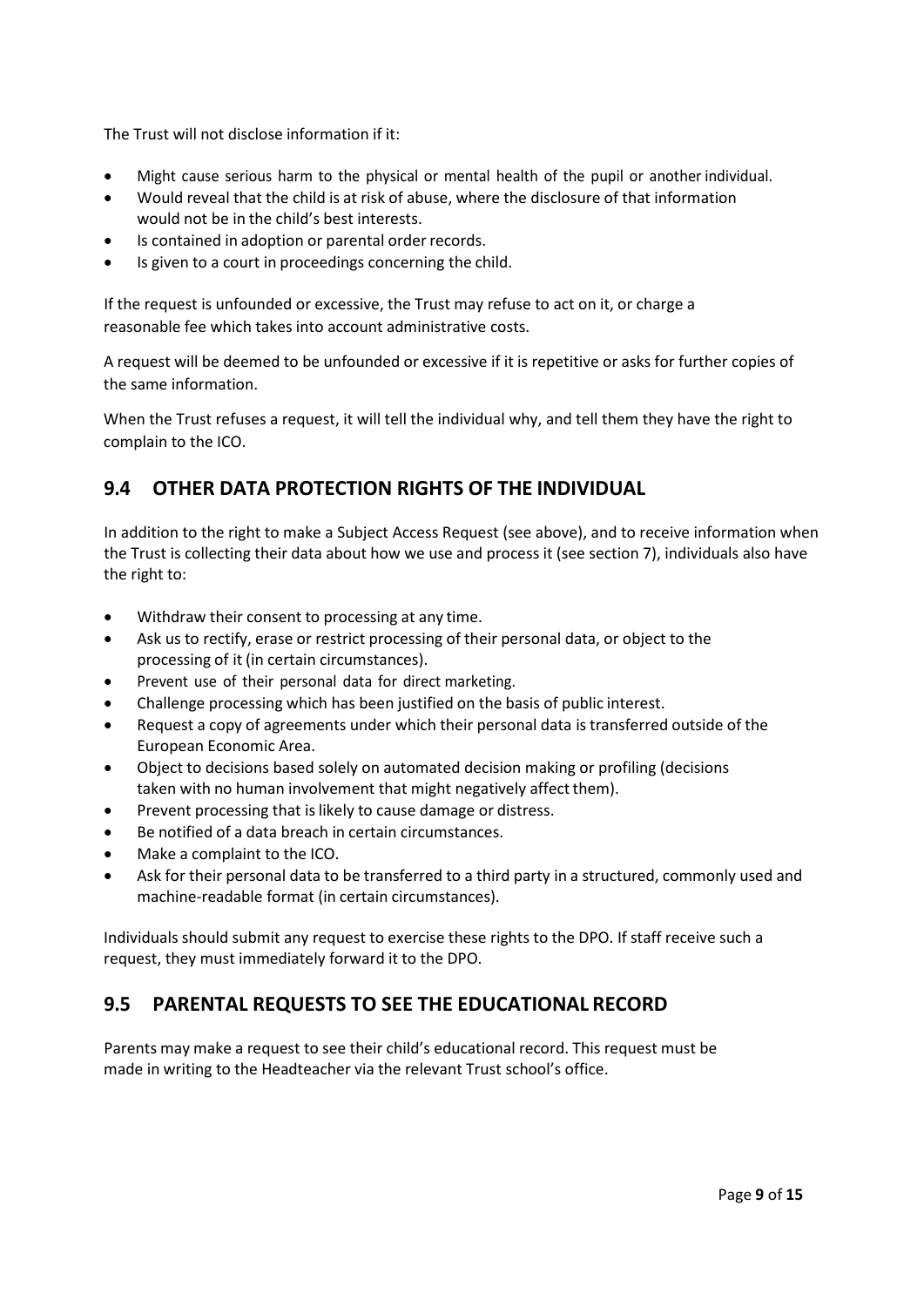# <span id="page-9-0"></span>**10. BIOMETRIC RECOGNITION SYSTEMS**

If and where the Trust uses pupils' biometric data as part of an automated biometric recognition system (for example, pupils use finger-prints to receive school dinners instead of paying with cash), the Trust will comply with the requirements of the Protection of Freedoms Act 2012. Parents/carers will be notified before any biometric recognition system is put in place or before their child first takes part in it. The Trust will get written consent from at least one parent or carer before it takes any biometric data from their child and first process it.

Parents/carers and pupils have the right to choose not to use the school's biometric system(s). If a biometric system is introduced the Trust will provide alternative means of accessing the relevant services for those pupils.

Parents/carers and pupils can object to participation in a Trust school's biometric recognition system(s), or withdraw consent, at any time, and we will make sure that any relevant data already captured is deleted.

As required by law, if a pupil refuses to participate in, or continue to participate in, the processing of their biometric data, the Trust will not process that data irrespective of any consent given by the pupil's parent(s)/carer(s).

Where staff members or other adults use the Trust school's biometric system(s), the Trust will also obtain his/her consent before they first take part in it and provide alternative means of accessing the relevant service if they object. Staff and other adults can also withdraw consent at any time, and the Trust will delete any relevant data already captured.

## <span id="page-9-1"></span>**11. CCTV**

The Trust may use CCTV in various locations around the Trust schools' sites to ensure they remain safe. If the Trust uses CCTV it will adhere to the ICO's code of practice for the use of CCTV. The Trust does not need to ask individuals' permission to use CCTV, but the Trust makes it clear where individuals are being recorded. Security cameras are clearly visible and accompanied by prominent signs explaining that CCTV is in use.

Any enquiries about the CCTV system should be directed to the DPO.

#### <span id="page-9-2"></span>**12. PHOTOGRAPHS & VIDEOS**

As part of activities in Trust schools, we may take photographs and record images of individuals within our school. This includes remote learning and video conferencing where recordings of lessons/meetings may be taken, processed and stored as evidence.

We will obtain written consent from parents/carers for photographs and videos to be taken of their children for communication, marketing and promotional materials. We will clearly explain how the photograph and/or video will be used to both the parent/carer and pupil.

Uses may include:

- Within schools on notice boards and in school magazines, brochures, newsletters, etc.
- Outside of schools by external agencies such as the school photographer, newspapers, campaigns.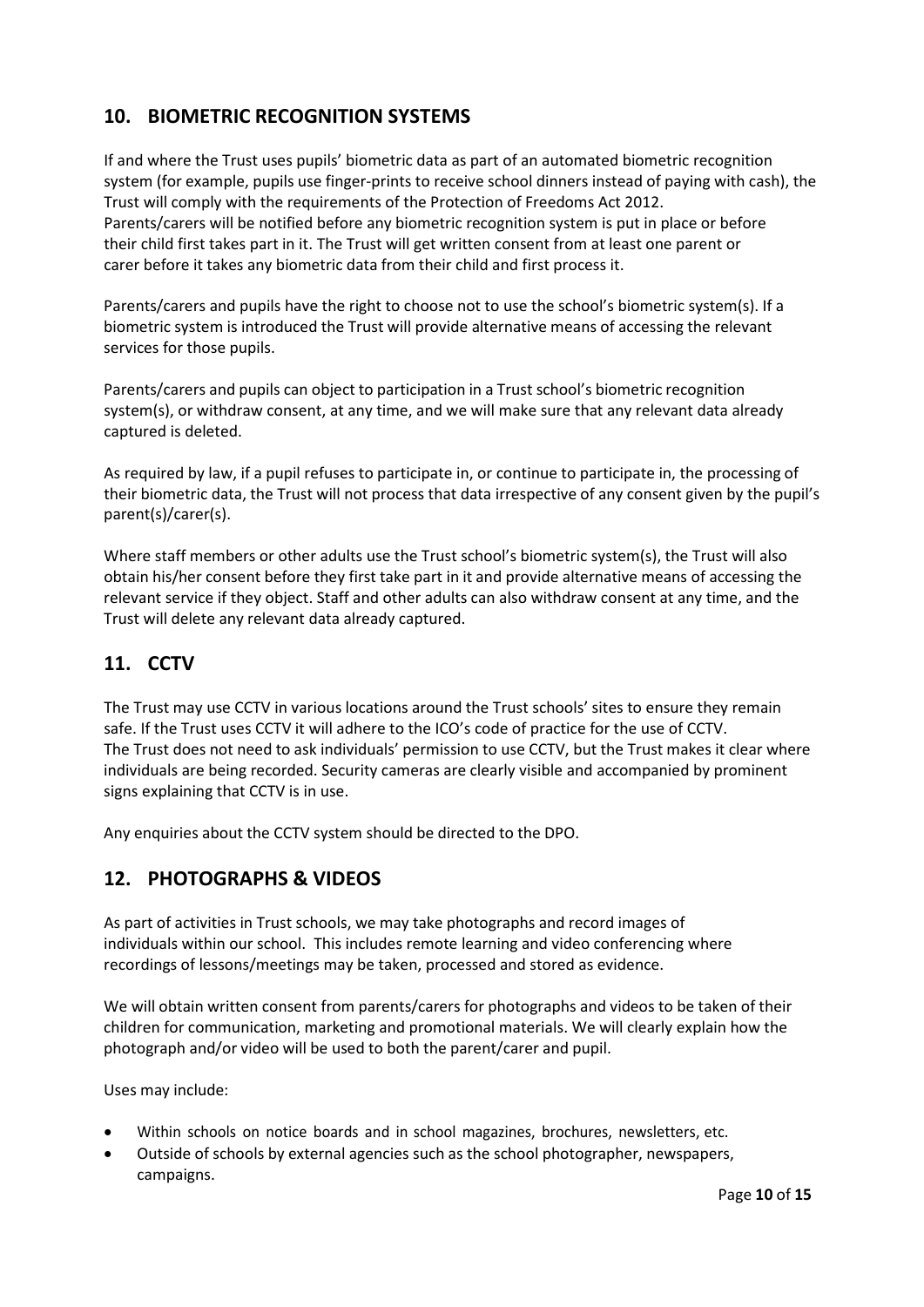- Online on the Trust's or its schools' websites or social media pages. We will monitor regularly websites, brochures and display boards to ensure that images of pupils are not used if they have left the school unless specific consent has been provided for the use of the images after the child has left the school.
- As part of lessons or meetings recorded during remote sessions or video-conferencing. See the Xavier remote learning policy for specific details.

Consent can be refused or withdrawn at any time. If consent is withdrawn, we will delete the photograph or video and not distribute it further.

When using photographs and videos in this way the Trust will not accompany them with any other personal information about the child, to ensure he/she cannot be identified.

## <span id="page-10-0"></span>**13. DATA PROTECTION BY DESIGN & DEFAULT**

The Trust will put measures in place to show that we have integrated data protection into all of our data processing activities, including:

- Appointing a suitably qualified DPO, and ensuring he/she have the necessary resources to fulfil his/her duties and maintain their expert knowledge.
- Only processing personal data that is necessary for each specific purpose of processing,and always in line with the data protection principles set out in relevant data protection law(see section 6).
- Completing privacy impact assessments where the Trust's processing of personal data presents a high risk to rights and freedoms of individuals, and when introducing new technologies (the DPO will advise on this process).
- Integrating data protection into internal documents including this policy, any related policies and privacy notices.
- Regularly training members of staff on data protection law, this policy, any related policiesand any other data protection matters; we will also keep a record of attendance.
- Regularly conducting reviews and audits to test our privacy measures and make sure theTrust and its schools are compliant.
- Maintaining records of our processing activities, including:
	- a) For the benefit of data subjects, making available the name and contact details of the Trust's schools and DPO and all information we are required to share about how we use and process their personal data (via our privacy notices).
	- b) For all personal data that we hold, maintaining an internal record of the type of data, data subject, how and why we are using the data, any third-party recipients, how and why we are storing the data, retention periods and how we are keeping the data secure including secure methods of deletion/destruction of data not required by the Trust for processing under valid legal basis.

# <span id="page-10-1"></span>**14. DATA SECURITY & STORAGE OF RECORDS**

We will protect personal data and keep it safe from unauthorised or unlawful access, alteration, processing or disclosure, and against accidental or unlawful loss, destruction or damage. In particular:

• Paper-based records and portable electronic devices, such as laptops and hard drives thatcontain personal data are kept under lock and key when not inuse.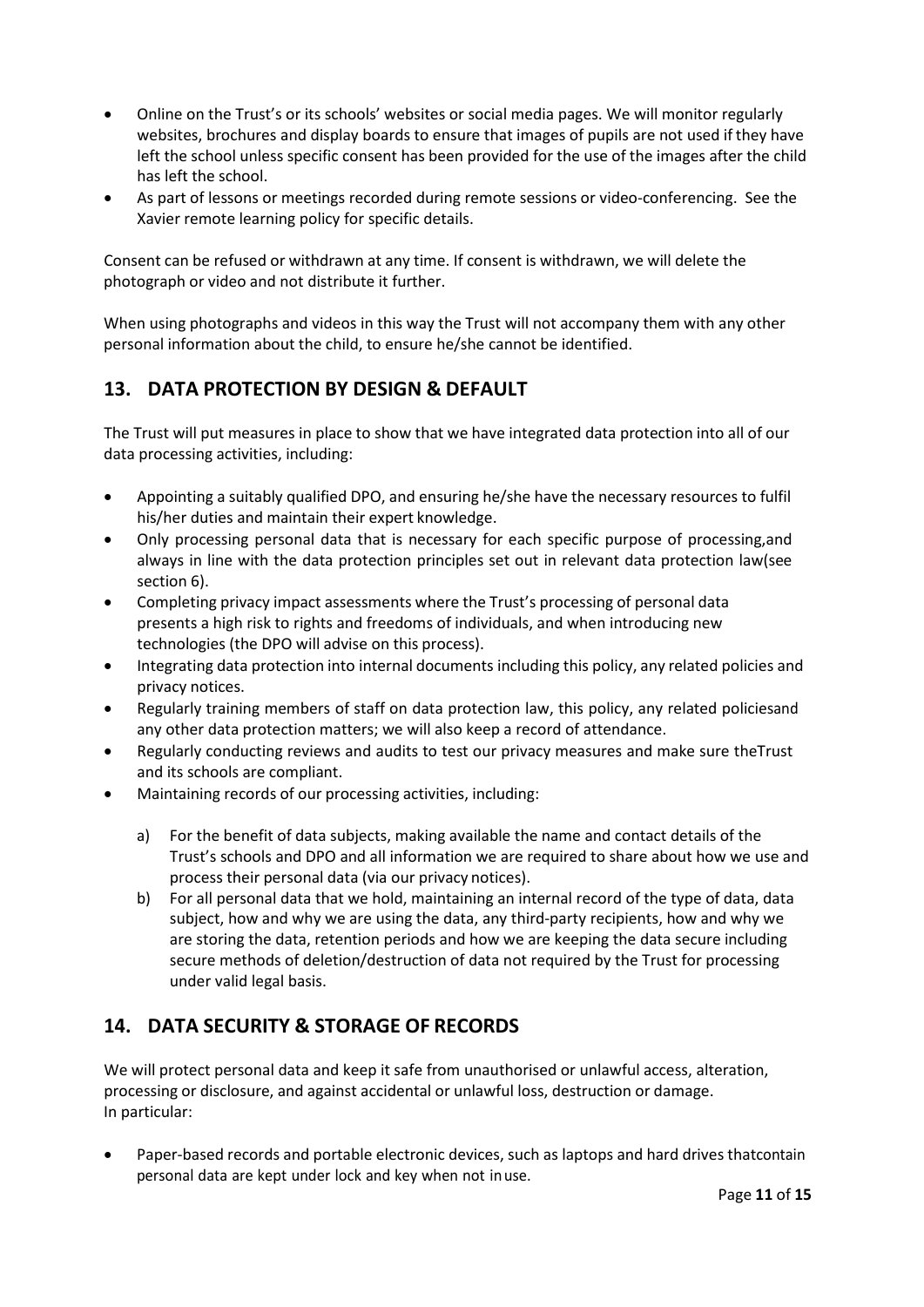- Papers containing confidential personal data must not be left on office and classroom desks, on staffroom tables, pinned to notice/display boards, or left anywhere else where there is general access.
- Passwords that are at least 8 characters long containing letters and numbers are used to access school computers, laptops and other electronic devices. Staff and pupils are reminded to change their passwords at regular intervals. Neither staff nor pupils should share credentials for any access to school systems.
- Encryption software is used to protect all portable devices and removable media, such as laptops and USB devices where personal information is stored.
- Staff, pupils or governors who store personal information on their personal devices are expected to follow the same security procedures as for school-owned equipment and comply fully with the Homeworking/BYOD policy set out by the Trust.
- Where the Trust needs to share personal data with a third party, we carry out due diligence and take reasonable steps to ensure it is stored securely and shared including encryption and security and adequately protected (see section 8).

# <span id="page-11-0"></span>**15. DISPOSAL OF RECORDS**

Personal data that is no longer needed will be disposed of securely. Personal data that has become inaccurate or out of date will also be disposed of securely, where we cannot or do not need to rectify or update it.

For example, we will shred or incinerate paper-based records, and overwrite or delete electronic files. We may also use a third party to safely dispose of records on the Trust's behalf. If we do so, we will require the third party to provide sufficient guarantees that it complies with data protection law. Contract equipment which may contain data is disposed of securely. Photocopiers are purged of data and requests are made to return equipment to factory settings at the completion of a contract.

Data is stored and disposed of in line with the IRMS Toolkit for schools/academies 2019 (Information and Records Management Society).

## <span id="page-11-1"></span>**16. PERSONAL DATA BREACHES**

The Trust will make all reasonable endeavours to ensure that there are no personal data breaches.

In the unlikely event of a suspected data breach, we will follow the procedure set out in appendix 1. When appropriate, we will report the data breach to the ICO within 72 hours. Such breaches in a Trust school context may include, but are not limited to:

- A non-anonymised dataset being published on the school website which shows the exam results of pupils eligible for the pupil premium.
- Safeguarding information being made available to an unauthorised person.
- The theft of a school laptop containing non-encrypted personal data about pupils.

## <span id="page-11-2"></span>**17. TRAINING**

All staff and governors are provided with data protection training as part of their induction process.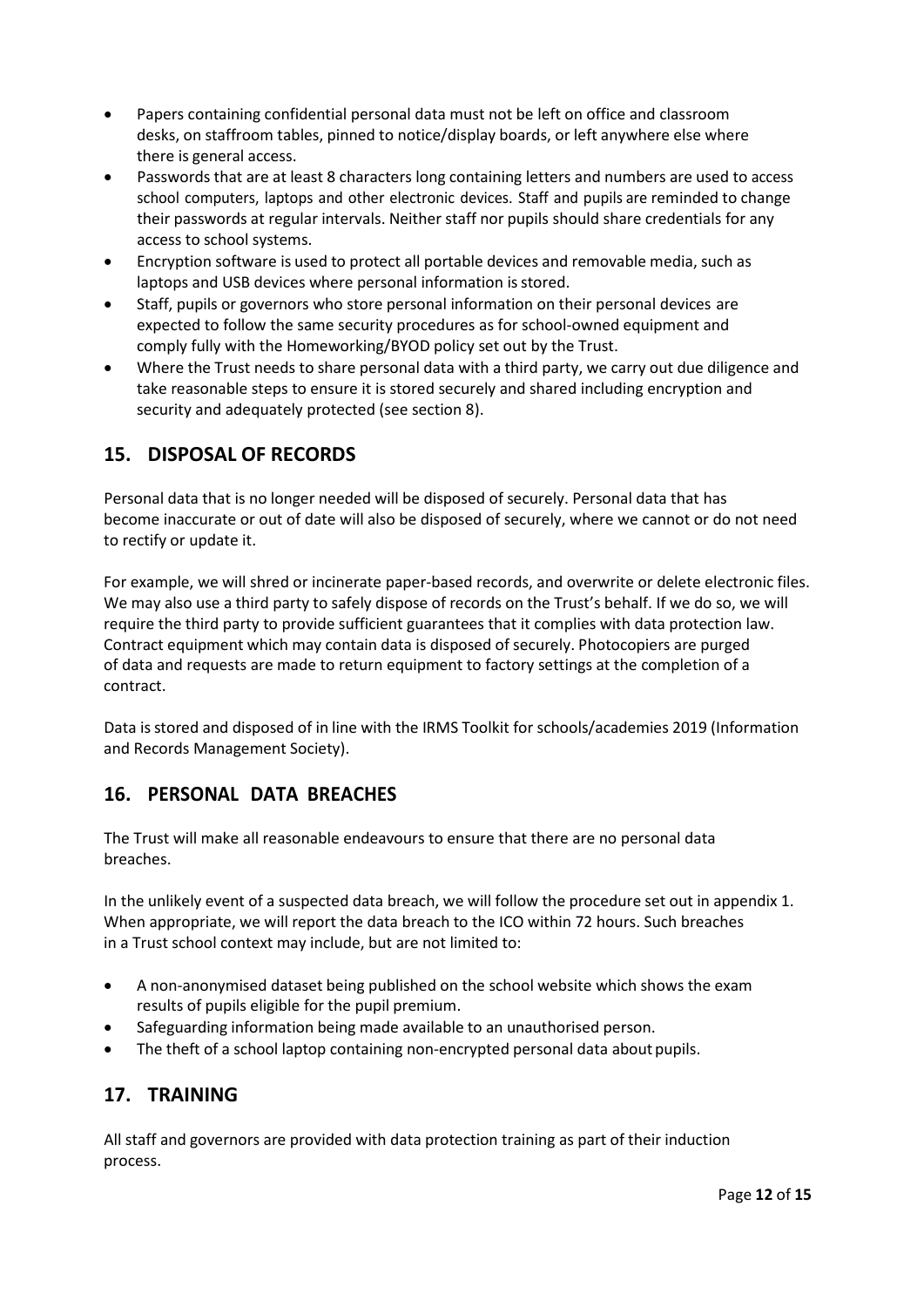Data protection will also form part of continuing professional development, where changes to legislation, guidance or the school's processes make it necessary. The school offers online training as appropriate.

#### <span id="page-12-0"></span>**18. MONITORING ARRANGEMENTS**

The DPO is responsible for monitoring and reviewing this policy. This policy will be reviewed every two years and ratified by the Trust Board.

#### <span id="page-12-1"></span>**Appendix 1 – Personal Data Breach Procedure**

This procedure is based on guidance on personal data breaches produced by the ICO.

- On finding or causing a breach, or potential breach, the staff member or data processor must immediately notify the DPO
- The DPO will investigate the report and determine whether a breach has occurred. To decide, the DPO will consider whether personal data has been accidentally or unlawfully:
	- a) Lost
	- b) Stolen
	- c) Destroyed
	- d) Altered
	- e) Disclosed or made available where itshould not have been
	- f) Made available to unauthorised people
- The DPO will alert the Headteacher and relevant Chair of Governors, or Trustees or the Trust Chief Executive Officer.
- The DPO will make all reasonable efforts to contain and minimise the impact of the breach, assisted by relevant staff members or data processors where necessary (actions relevant to specific data types are set out at the end of this procedure).
- The DPO will assess the potential consequences, based on how serious they are, and how likely they are to happen.
- The DPO will work out whether the breach must be reported to the ICO. This must be judged on a case-by-case basis. To decide, the DPO will consider whether the breach is likely to negatively affect people's rights and freedoms, and cause them any physical, material or nonmaterial damage (eg, emotional distress), including through:
	- a) Loss of control over their data.
	- b) Discrimination.
	- c) Identify theft or fraud.
	- d) Financial loss.
	- e) Unauthorised reversal of pseudonymisation (for example, key-coding).
	- f) Damage to reputation.
	- g) Loss of confidentiality.
	- h) Any other significant economic or social disadvantage to the individual(s) concerned.

If it's likely that there will be a risk to people's rights and freedoms, the DPO must notify the ICO. The DPO will document the decision (either way), in case it is challenged at a later date by the ICO or an individual affected by the breach.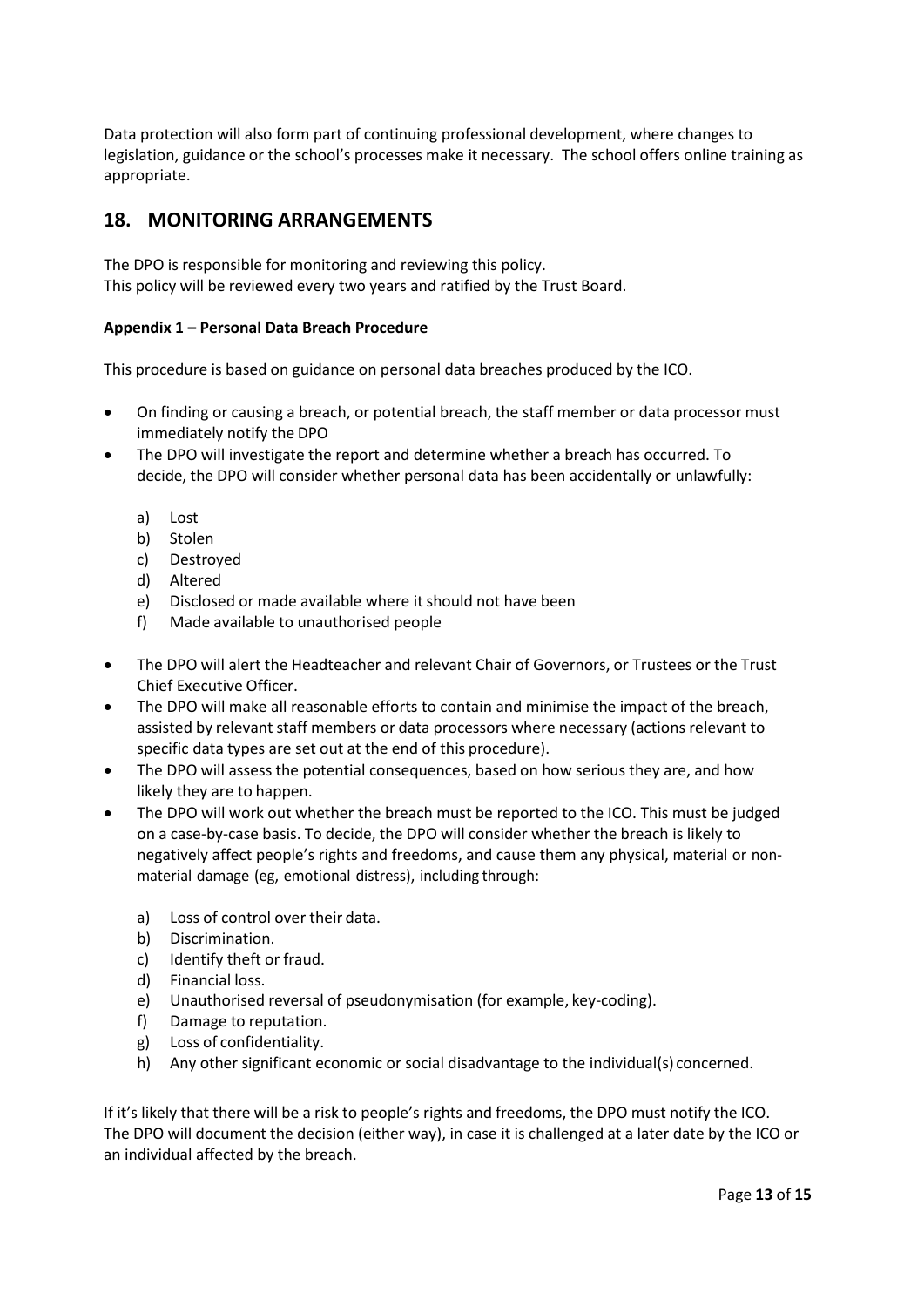Documented decisions are stored by the DPO electronically and electronic copy held by the Headteacher and Chair of Governors for their reference.

- Where the ICO must be notified, the DPO will do this via the 'report a breach' page of the ICO website within 72 hours. As required, the DPO will set out:
	- a) A description of the nature of the personal data breach including, where possible:
		- The categories and approximate number of individuals concerned.
		- The categories and approximate number of personal data records concerned.
	- b) The name and contact details of the DPO.
	- c) A description of the likely consequences of the personal data breach.
	- d) A description of the measures that have been, or will be taken, to deal with the breach and mitigate any possible adverse effects on the individual(s) concerned.
- If all the above details are not yet known, the DPO will report as much as they can within 72 hours. The report will explain that there is a delay, the reasons why, and when the DPO expects to have further information. The DPO will submit the remaining information as soon as possible.
- The DPO will also assess the risk to individuals, again based on the severity and likelihood of potential or actual impact. If the risk is high, the DPO will promptly inform, in writing, all individuals whose personal data has been breached. This notification will setout:
	- a) The name and contact details of the DPO.
	- b) A description of the likely consequences of the personal data breach.
	- c) A description of the measures that have been, or will be, taken to deal with thedata breach and mitigate any possible adverse effects on the individual(s) concerned.
- The DPO will notify any relevant third parties who can help mitigate the loss to individuals – for example, the police, insurers, banks or credit card companies.
- The DPO will document each breach, irrespective of whether it isreported to the ICO. For each breach, this record will include the:
	- a) Facts and cause.
	- b) Effects.
	- c) Action taken to contain it and ensure it does not happen again (such as establishing more robust processes or providing further training for individuals).

Records of all breaches will be stored by the DPO electronically.

• The DPO and Headteacher will meet to review what happened and how it can be stopped from happening again. This meeting will happen as soon as reasonably possible.

#### **Actions to minimise the impact of data breaches**

The Trust will take the actions set out below to mitigate the impact of different types of data breach, focusing especially on breaches involving particularly risky or sensitive information. We will review the effectiveness of these actions and amend them as necessary after any data breach.